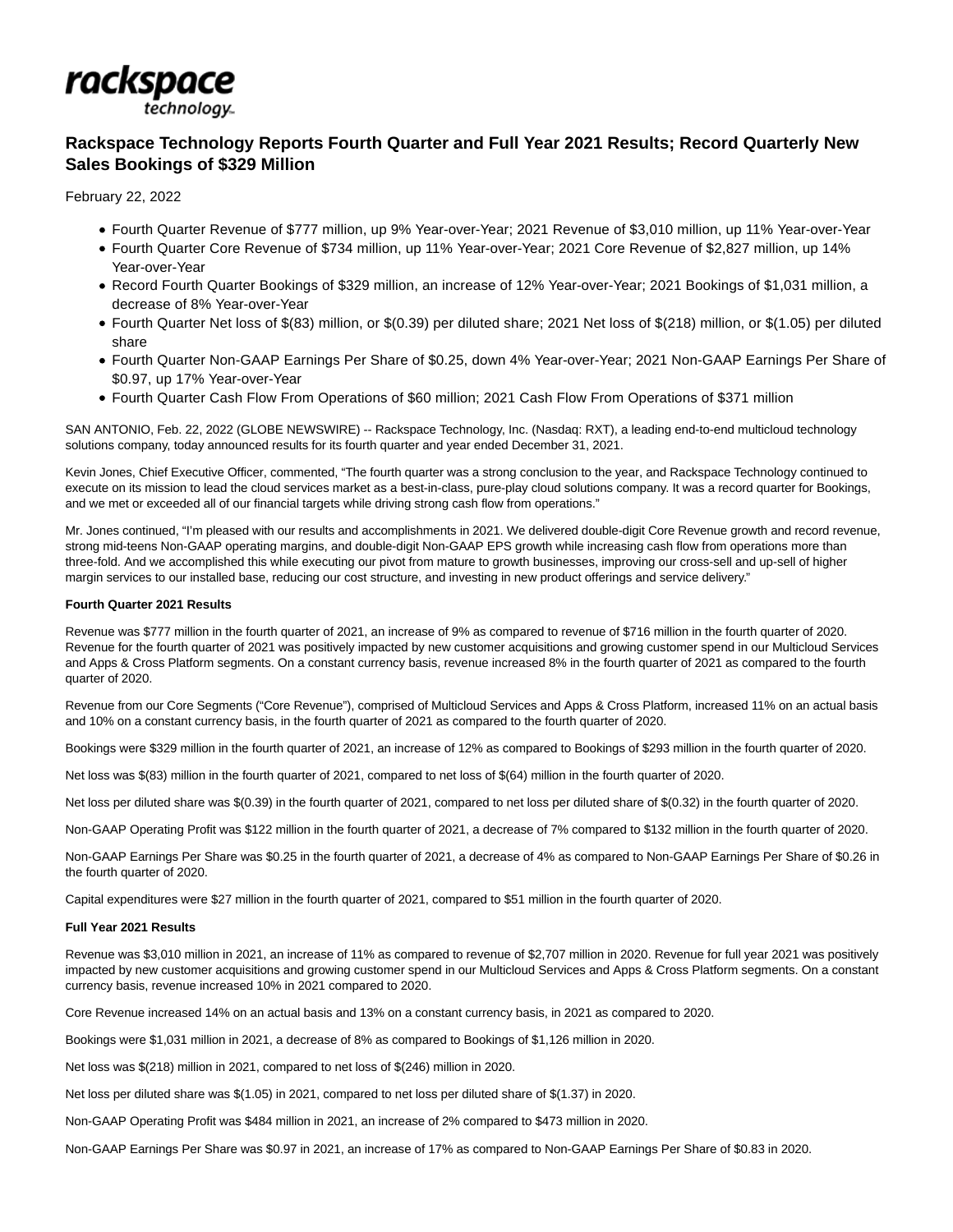Capital expenditures were \$203 million in 2021, compared to \$225 million in 2020.

As of December 31, 2021, we had cash and cash equivalents of \$273 million with no balance outstanding on our Revolving Credit Facility.

### **Financial Outlook**

Rackspace Technology is providing guidance as follows:

|                                              | Q1 2022 Guidance        |
|----------------------------------------------|-------------------------|
| <b>Revenue</b>                               | \$768 - \$778 million   |
| <b>Core Revenue</b>                          | \$730 - \$738 million   |
| <b>Non-GAAP Operating Profit</b>             | \$108 - \$112 million   |
| <b>Non-GAAP Earnings Per Share</b>           | $$0.20 - $0.22$         |
| Non-GAAP Other Income (Expense) <sup>1</sup> | $($51) - ($52)$ million |
| <b>Non-GAAP Tax Expense Rate</b>             | 26 %                    |
| Non-GAAP Weighted Average Shares             | $214 - 216$ million     |

<sup>1</sup> Non-GAAP Other Income (Expense) is only expected to include interest expense.

Definitions of non-GAAP financial measures and the reconciliations to the most directly comparable measures in accordance with generally accepted accounting principles in the United States ("GAAP") are provided in subsequent sections of this press release narrative and supplemental schedules. Rackspace Technology has not reconciled Non-GAAP Operating Profit, Non-GAAP Earnings Per Share, Non-GAAP Other Income (Expense) or Non-GAAP Tax Expense Rate guidance to the most directly comparable GAAP measure because it does not provide guidance on GAAP net income (loss) or the reconciling items between these Non-GAAP measures and GAAP net income (loss) as a result of the uncertainty regarding, and the potential variability of, certain of these items, such as share-based compensation expense. Accordingly, a reconciliation of the non-GAAP financial measure guidance to the corresponding GAAP measure is not available without unreasonable effort. With respect to Non-GAAP Operating Profit, Non-GAAP Earnings Per Share, Non-GAAP Other Income (Expense) and Non-GAAP Tax Expense Rate guidance, adjustments in future periods are generally expected to be similar to the kinds of charges and costs excluded from these Non-GAAP measures in prior periods, but the impact of such adjustments could be significant.

# **Conference Call and Webcast**

Rackspace Technology will hold a conference call today, February 22, 2022, at 4:00pm CT / 5:00pm ET to discuss its fourth quarter and full year 2021 results. Interested parties may access the conference call as follows:

Via Zoom:

### [https://rackspace.zoom.us/j/95750453932?pwd=Q21HWis1T1k5UEQvemI2NlFEREp5UT09](https://www.globenewswire.com/Tracker?data=Kdm_b9GboExeSXLBG5PU9hALhxioiLhHAYOWWEBLQRapUiHbdP3zghg3j0SLuDrlzoWlYnztgzuDi-UqkadYLE5sEnnhY2dlc_idTzvoSgtiYzgzn04fGwZ60d7g9LmzZAO_p2l9OJPQ4tD1ZnA7rZNT6lfc3O9oDzqkP-qCc07N153HEE3gNklYUmIncioL3WQgK8wbbn44w259fG6Zm7d6RoKmX4_9KCjGjrINCZU=) Password: 112067

Via telephone (listen only mode):

+1 408 638 0968 (US Toll) +1 646 558 8656 (US Toll) +1 647 374 4685 (Canada) +44 (0) 20 3695 0088 (United Kingdom Toll) Webinar ID: 957 5045 3932

Additional International numbers are also available[: https://rackspace.zoom.us/u/adk8d0mzAo](https://www.globenewswire.com/Tracker?data=Kdm_b9GboExeSXLBG5PU9hALhxioiLhHAYOWWEBLQRZDVz6cqJIhPhPcEozq8S6kC1giJ9Bp-yifSSpr1jEnYudWYJ2G9B7iDJgDr5h9fY1EJtc_1-hrqrTV3CVqGrKaQ8ljUFt91ZAS6OYMhzS9Tw==)

A live webcast of the call and audio replay will also be available on Rackspace Technology's website at *ir.rackspace.com*.

### **About Rackspace Technology**

Rackspace Technology is a leading end-to-end multicloud technology services company. We design, build and operate our customers' cloud environments across all major technology platforms, irrespective of technology stack or deployment model. We partner with our customers at every stage of their cloud journey, enabling them to modernize applications, build new products and adopt innovative technologies.

### **Forward-looking Statements**

Rackspace Technology has made statements in this press release and other reports, filings, and other public written and verbal announcements that are forward-looking and therefore subject to risks and uncertainties. All statements, other than statements of historical fact, included in this document are, or could be, "forward-looking statements" within the meaning of the Private Securities Litigation Reform Act of 1995 and are made in reliance on the safe harbor protections provided thereunder. These forward-looking statements relate to anticipated financial performance, management's plans and objectives for future operations, business prospects, outcome of regulatory proceedings, market conditions, our ability to successfully respond to the challenges posed by the COVID-19 pandemic, and other matters. Any forward-looking statement made in this presentation speaks only as of the date on which it is made. We undertake no obligation to publicly update or revise any forward-looking statement, whether as a result of new information, future developments or otherwise. Forward-looking statements can be identified by various words such as "expects," "intends," "will," "anticipates," "believes," "confident," "continue," "propose," "seeks," "could," "may," "should," "estimates," "forecasts," "might," "goals," "objectives," "targets," "planned," "projects," and similar expressions. These forward-looking statements are based on management's current beliefs and assumptions and on information currently available to management. Rackspace Technology cautions that these statements are subject to risks and uncertainties, many of which are outside of our control, and could cause future events or results to be materially different from those stated or implied in this document, including among others, risk factors that are described in Rackspace Technology, Inc.'s Annual Reports on Form 10-K, Quarterly Reports on Form 10-Q, Current Reports on Form 8-K, and other filings with the Securities and Exchange Commission, including the sections entitled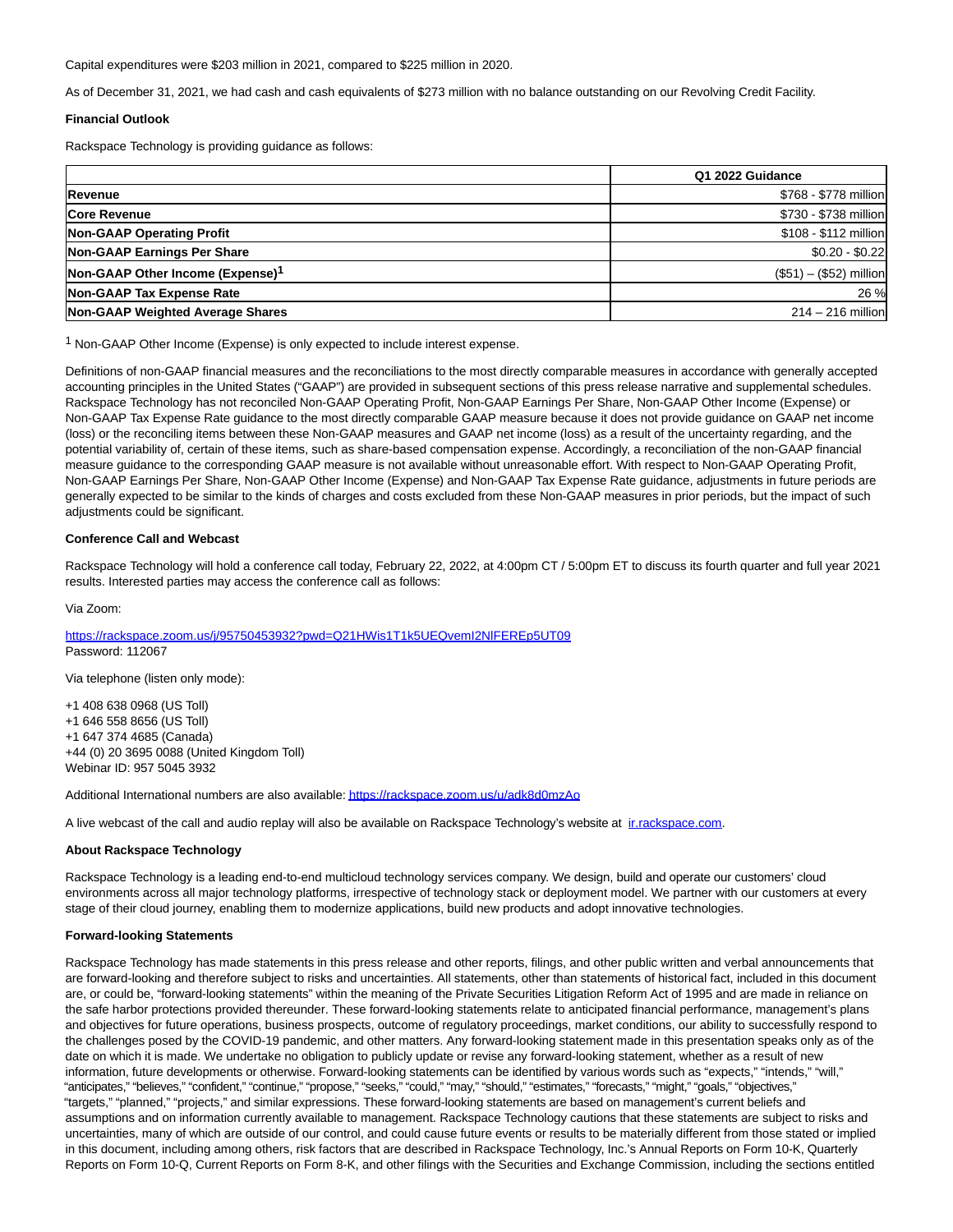"Risk Factors" and "Management's Discussion and Analysis of Financial Condition and Results of Operations" contained therein.

### **Non-GAAP Financial Measures**

This press release includes several non-GAAP financial measures such as constant currency revenue, Non-GAAP Gross Profit, Non-GAAP Net Income (Loss), Non-GAAP Operating Profit, Adjusted EBITDA and Non-GAAP Earnings Per Share ("EPS"). These non-GAAP financial measures exclude the impact of certain costs, losses and gains that are required to be included in our profit and loss measures under GAAP. Although we believe these measures are useful to investors and analysts for the same reasons they are useful to management, as described in the accompanying pages, these measures are not a substitute for, or superior to, GAAP financial measures or disclosures. Other companies may calculate similarly-titled non-GAAP measures differently, limiting their usefulness as comparative measures. We have reconciled each of these non-GAAP measures to the applicable most comparable GAAP measure in the accompanying pages.

### **IR Contact**

Joe Crivelli Rackspace Technology Investor Relations ir@rackspace.com

# **PR Contact**

Natalie Silva Rackspace Technology Corporate Communications publicrelations@rackspace.com

## **RACKSPACE TECHNOLOGY, INC. CONSOLIDATED RESULTS OF OPERATIONS (Unaudited)**

|                                                   |      | Three Months Ended December 31, |            |    |               |            | Year-Over-Year |               |             |  |
|---------------------------------------------------|------|---------------------------------|------------|----|---------------|------------|----------------|---------------|-------------|--|
|                                                   | 2020 |                                 |            |    | 2021          |            |                | Comparison    |             |  |
| (In millions, except % and per share data)        |      | Amount                          | % Revenue  |    | <b>Amount</b> | % Revenue  |                | <b>Amount</b> | % Change    |  |
| Revenue                                           | \$   | 716.2                           | 100.0% \$  |    | 777.3         | 100.0% \$  |                | 61.1          | 8.5%        |  |
| Cost of revenue                                   |      | (468.8)                         | $(65.5)\%$ |    | (543.0)       | (69.9)%    |                | (74.2)        | 15.8%       |  |
| Gross profit                                      |      | 247.4                           | 34.5%      |    | 234.3         | 30.1%      |                | (13.1)        | (5.3)%      |  |
| Selling, general and administrative               |      |                                 |            |    |               |            |                |               |             |  |
| expenses                                          |      | (252.2)                         | $(35.2)\%$ |    | (208.6)       | $(26.8)\%$ |                | 43.6          | $(17.3)\%$  |  |
| Impairment of goodwill                            |      |                                 | $-$ %      |    | (52.4)        | (6.7)%     |                | (52.4)        | 100.0%      |  |
| Loss from operations                              |      | (4.8)                           | (0.7)%     |    | (26.7)        | $(3.4)\%$  |                | (21.9)        | <b>NM</b>   |  |
| Other income (expense):                           |      |                                 |            |    |               |            |                |               |             |  |
| Interest expense                                  |      | (59.2)                          | (8.3)%     |    | (50.5)        | (6.5)%     |                | 8.7           | $(14.7)\%$  |  |
| Gain (loss) on investments, net                   |      | (0.2)                           | (0.0)%     |    | 0.6           | 0.1%       |                | 0.8           | <b>NM</b>   |  |
| Debt modification costs and                       |      |                                 |            |    |               |            |                |               |             |  |
| extinguishment loss                               |      | (34.5)                          | (4.8)%     |    |               | $-$ %      |                | 34.5          | $(100.0)\%$ |  |
| Other income, net                                 |      | 2.1                             | 0.3%       |    | 0.1           | 0.0%       |                | (2.0)         | $(95.2)\%$  |  |
| Total other income (expense)                      |      | (91.8)                          | $(12.8)\%$ |    | (49.8)        | (6.4)%     |                | 42.0          | $(45.8)\%$  |  |
| Loss before income taxes                          |      | (96.6)                          | $(13.5)\%$ |    | (76.5)        | (9.8)%     |                | 20.1          | $(20.8)\%$  |  |
| Benefit (provision) for income taxes              |      | 32.8                            | 4.6%       |    | (6.4)         | (0.8)%     |                | (39.2)        | <b>NM</b>   |  |
| Net loss                                          | \$   | (63.8)                          | (8.9)%     | \$ | (82.9)        | (10.7)%    | \$             | (19.1)        | 29.9%       |  |
| Net loss per share:                               |      |                                 |            |    |               |            |                |               |             |  |
| Basic and diluted                                 | \$   | (0.32)                          |            | \$ | (0.39)        |            |                |               |             |  |
| Weighted average number of shares<br>outstanding: |      |                                 |            |    |               |            |                |               |             |  |
| Basic and diluted                                 |      | 200.7                           |            |    | 210.3         |            |                |               |             |  |

NM = not meaningful.

### **RACKSPACE TECHNOLOGY, INC. CONSOLIDATED RESULTS OF OPERATIONS (Unaudited)**

|                                            |      | <b>Year Ended December 31.</b> |            |  |           |            |        | Year-Over-Year    |          |  |
|--------------------------------------------|------|--------------------------------|------------|--|-----------|------------|--------|-------------------|----------|--|
|                                            | 2020 |                                |            |  | 2021      |            |        | <b>Comparison</b> |          |  |
| (In millions, except % and per share data) |      | Amount                         | % Revenue  |  | Amount    | % Revenue  | Amount |                   | % Change |  |
| Revenue                                    | S    | 2.707.1                        | 100.0% \$  |  | 3,009.5   | 100.0% \$  |        | 302.4             | 11.2%    |  |
| Cost of revenue                            |      | (1,722.7)                      | $(63.6)\%$ |  | (2,072.7) | (68.9)%    |        | (350.0)           | 20.3%    |  |
| Gross profit                               |      | 984.4                          | 36.4%      |  | 936.8     | 31.1%      |        | (47.6)            | (4.8)%   |  |
| Selling, general and administrative        |      |                                |            |  |           |            |        |                   |          |  |
| expenses                                   |      | (959.7)                        | (35.4)%    |  | (906.8)   | $(30.1)\%$ |        | 52.9              | (5.5)%   |  |
| Impairment of goodwill                     |      |                                | $-$ %      |  | (52.4)    | (1.7)%     |        | (52.4)            | 100.0%   |  |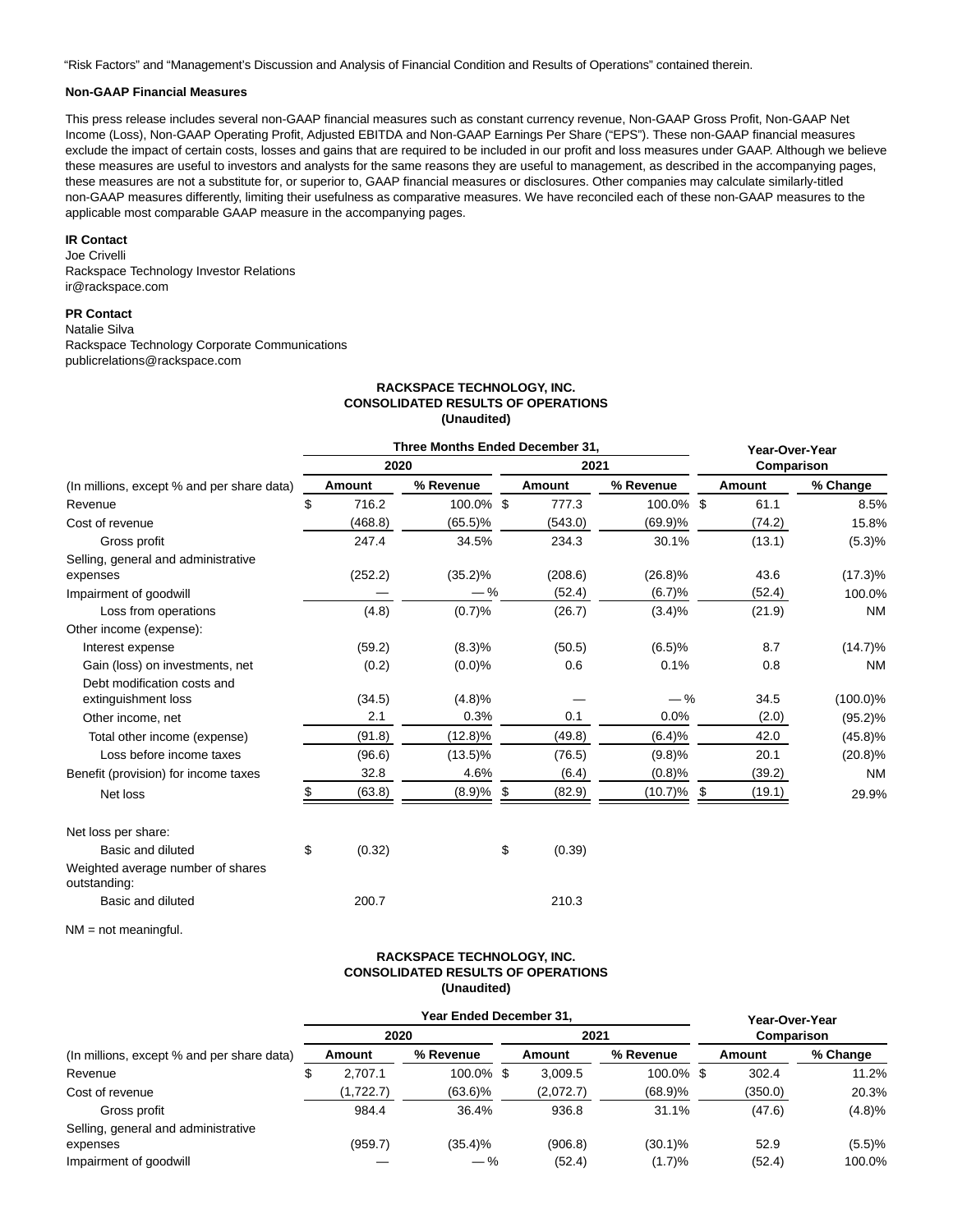| Gain on sale of land                               |              | $-$ %      |                 | 19.9<br>0.7%       |      | 19.9   | 100.0%     |
|----------------------------------------------------|--------------|------------|-----------------|--------------------|------|--------|------------|
| Income (loss) from operations                      | 24.7         | 0.9%       |                 | (0.1)%<br>(2.5)    |      | (27.2) | <b>NM</b>  |
| Other income (expense):                            |              |            |                 |                    |      |        |            |
| Interest expense                                   | (268.4)      | (9.9)%     | (205.1)         | (6.8)%             |      | 63.3   | $(23.6)\%$ |
| Gain (loss) on investments, net                    | 0.7          | 0.0%       |                 | (3.0)<br>(0.1)%    |      | (3.7)  | <b>NM</b>  |
| Debt modification costs and<br>extinguishment loss | (71.5)       | (2.6)%     |                 | (37.5)<br>(1.2)%   |      | 34.0   | (47.6)%    |
| Other income (expense), net                        | 2.5          | 0.1%       |                 | (1.0)<br>$(0.0)\%$ |      | (3.5)  | <b>NM</b>  |
| Total other income (expense)                       | (336.7)      | $(12.4)\%$ | (246.6)         | (8.2)%             |      | 90.1   | $(26.8)\%$ |
| Loss before income taxes                           | (312.0)      | $(11.5)\%$ | (249.1)         | (8.3)%             |      | 62.9   | $(20.2)\%$ |
| Benefit for income taxes                           | 66.2         | 2.4%       |                 | 30.8<br>1.0%       |      | (35.4) | $(53.5)\%$ |
| Net loss                                           | (245.8)      | $(9.1)\%$  | (218.3)<br>- \$ | (7.3)%             | - \$ | 27.5   | $(11.2)\%$ |
| Net loss per share:                                |              |            |                 |                    |      |        |            |
| Basic and diluted                                  | \$<br>(1.37) |            | \$<br>(1.05)    |                    |      |        |            |
| Weighted average number of shares<br>outstanding:  |              |            |                 |                    |      |        |            |
| Basic and diluted                                  | 179.6        |            | 208.0           |                    |      |        |            |
| $NM = not meaningful.$                             |              |            |                 |                    |      |        |            |

### **RACKSPACE TECHNOLOGY, INC. CONSOLIDATED BALANCE SHEETS (Unaudited)**

| (In millions, except per share data)                                                                           | December 31,<br>2020 | December 31,<br>2021 |
|----------------------------------------------------------------------------------------------------------------|----------------------|----------------------|
| <b>ASSETS</b>                                                                                                  |                      |                      |
| Current assets:                                                                                                |                      |                      |
| Cash and cash equivalents                                                                                      | \$<br>104.7          | \$<br>272.8          |
| Accounts receivable, net of allowance for doubtful accounts and accrued customer credits of \$28.3 and \$18.4, |                      |                      |
| respectively                                                                                                   | 483.0                | 554.3                |
| Prepaid expenses                                                                                               | 123.8                | 110.0                |
| Other current assets                                                                                           | 47.0                 | 52.4                 |
| Total current assets                                                                                           | 758.5                | 989.5                |
| Property, equipment and software, net                                                                          | 884.6                | 826.7                |
| Goodwill, net                                                                                                  | 2,761.1              | 2,706.8              |
| Intangible assets, net                                                                                         | 1,646.3              | 1,466.5              |
| Operating right-of-use assets                                                                                  | 171.1                | 161.8                |
| Other non-current assets                                                                                       | 156.2                | 177.4                |
| <b>Total assets</b>                                                                                            | \$<br>6,377.8        | \$<br>6,328.7        |
| <b>LIABILITIES AND STOCKHOLDERS' EQUITY</b>                                                                    |                      |                      |
| <b>Current liabilities:</b>                                                                                    |                      |                      |
| Accounts payable and accrued expenses                                                                          | \$<br>285.4          | \$<br>369.5          |
| Accrued compensation and benefits                                                                              | 110.6                | 104.5                |
| Deferred revenue                                                                                               | 76.7                 | 98.6                 |
| Debt                                                                                                           | 43.4                 | 23.0                 |
| Accrued interest                                                                                               | 26.5                 | 27.6                 |
| Operating lease liabilities                                                                                    | 62.2                 | 60.4                 |
| Finance lease liabilities                                                                                      | 40.7                 | 64.6                 |
| Financing obligations                                                                                          | 48.8                 | 48.0                 |
| Other current liabilities                                                                                      | 47.9                 | 41.2                 |
| <b>Total current liabilities</b>                                                                               | 742.2                | 837.4                |
| Non-current liabilities:                                                                                       |                      |                      |
| Debt                                                                                                           | 3,319.3              | 3,310.9              |
| Operating lease liabilities                                                                                    | 118.2                | 114.8                |
| Finance lease liabilities                                                                                      | 358.1                | 345.1                |
| Financing obligations                                                                                          | 74.1                 | 62.9                 |
| Deferred income taxes                                                                                          | 236.7                | 205.8                |
| Other non-current liabilities                                                                                  | 145.5                | 124.4                |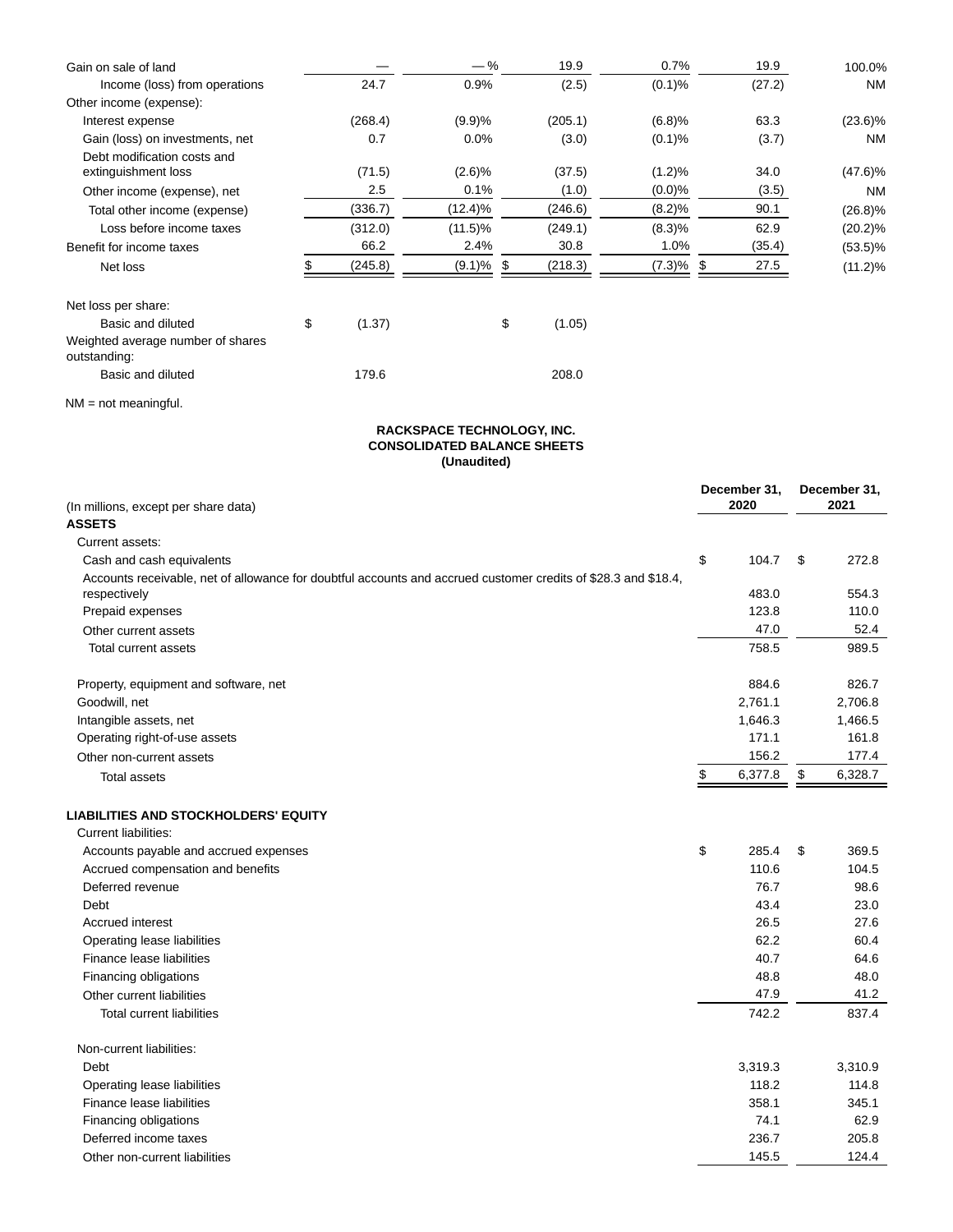| <b>Commitments and Contingencies</b>                                                                                                |         |            |
|-------------------------------------------------------------------------------------------------------------------------------------|---------|------------|
| Stockholders' equity:                                                                                                               |         |            |
| Preferred stock, \$0.01 par value per share: 5.0 shares authorized; no shares issued or outstanding                                 |         |            |
| Common stock, \$0.01 par value per share: 1,495.0 shares authorized; 201.8 and 211.2 shares issued and<br>outstanding, respectively | 2.0     | 2.1        |
| Additional paid-in capital                                                                                                          | 2.363.6 | 2.500.0    |
| Accumulated other comprehensive income (loss)                                                                                       | (18.6)  | 6.9        |
| Accumulated deficit                                                                                                                 | (963.3) | (1, 181.6) |
| Total stockholders' equity                                                                                                          | 1.383.7 | 1,327.4    |
| Total liabilities and stockholders' equity                                                                                          | 6.377.8 | 6,328.7    |
|                                                                                                                                     |         |            |

Total liabilities 4,994.1 5,001.3

# **RACKSPACE TECHNOLOGY, INC. CONSOLIDATED STATEMENTS OF CASH FLOWS (Unaudited)**

|                                                                                 | Year Ended December 31, |               |
|---------------------------------------------------------------------------------|-------------------------|---------------|
| (In millions)                                                                   | 2020                    | 2021          |
| <b>Cash Flows From Operating Activities</b>                                     |                         |               |
| Net loss                                                                        | \$<br>(245.8)           | \$<br>(218.3) |
| Adjustments to reconcile net loss to net cash provided by operating activities: |                         |               |
| Depreciation and amortization                                                   | 466.2                   | 424.8         |
| Amortization of operating right-of-use assets                                   | 70.7                    | 65.9          |
| Deferred income taxes                                                           | (73.6)                  | (41.5)        |
| Share-based compensation expense                                                | 74.5                    | 75.4          |
| Impairment of goodwill                                                          |                         | 52.4          |
| Gain on sale of land                                                            |                         | (19.9)        |
| Debt modification costs and extinguishment loss                                 | 71.5                    | 37.5          |
| Unrealized (gain) loss on derivative contracts                                  | (2.3)                   | 16.8          |
| (Gain) loss on investments, net                                                 | (0.7)                   | 3.0           |
| Provision for bad debts and accrued customer credits                            | 24.7                    | (2.0)         |
| Amortization of debt issuance costs and debt discount                           | 18.0                    | 8.8           |
| Other operating activities                                                      | (1.4)                   | (2.1)         |
| Changes in operating assets and liabilities, net of effects of acquisitions:    |                         |               |
| Accounts receivable                                                             | (156.0)                 | (69.5)        |
| Prepaid expenses and other current assets                                       | (58.0)                  | 9.5           |
| Accounts payable, accrued expenses, and other current liabilities               | (7.4)                   | 88.1          |
| Deferred revenue                                                                | 9.9                     | 21.6          |
| Operating lease liabilities                                                     | (58.0)                  | (61.4)        |
| Other non-current assets and liabilities                                        | (15.6)                  | (18.3)        |
| Net cash provided by operating activities                                       | 116.7                   | 370.8         |
| <b>Cash Flows From Investing Activities</b>                                     |                         |               |
| Purchases of property, equipment and software                                   | (116.5)                 | (108.4)       |
| Acquisitions, net of cash acquired                                              | (9.5)                   |               |
| Proceeds from sale of land                                                      |                         | 31.3          |
| Proceeds from sales of investments                                              | 0.9                     |               |
| Other investing activities                                                      | (3.3)                   | 8.1           |
| Net cash used in investing activities                                           | (128.4)                 | (69.0)        |
| <b>Cash Flows From Financing Activities</b>                                     |                         |               |
| Proceeds from issuance of common stock, net                                     | 657.8                   |               |
| Proceeds from employee stock plans                                              | 31.1                    | 61.1          |
| Shares of common stock withheld for employee taxes                              | (2.1)                   |               |
| Proceeds from borrowings under long-term debt arrangements                      | 860.0                   | 2,838.5       |
| Payments on long-term debt                                                      | (1,450.6)               | (2,877.9)     |
| Payments for debt issuance costs                                                | (8.8)                   | (34.5)        |
| Payments on financing component of interest rate swap                           |                         | (12.9)        |
| Principal payments of finance lease liabilities                                 | (24.0)                  | (50.6)        |
| Proceeds from financing obligations                                             | 20.9                    |               |
| Principal payments of financing obligations                                     | (54.4)                  | (55.9)        |
| Net cash provided by (used in) financing activities                             | 29.9                    | (132.2)       |
| Effect of exchange rate changes on cash, cash equivalents, and restricted cash  | 2.8                     | (2.3)         |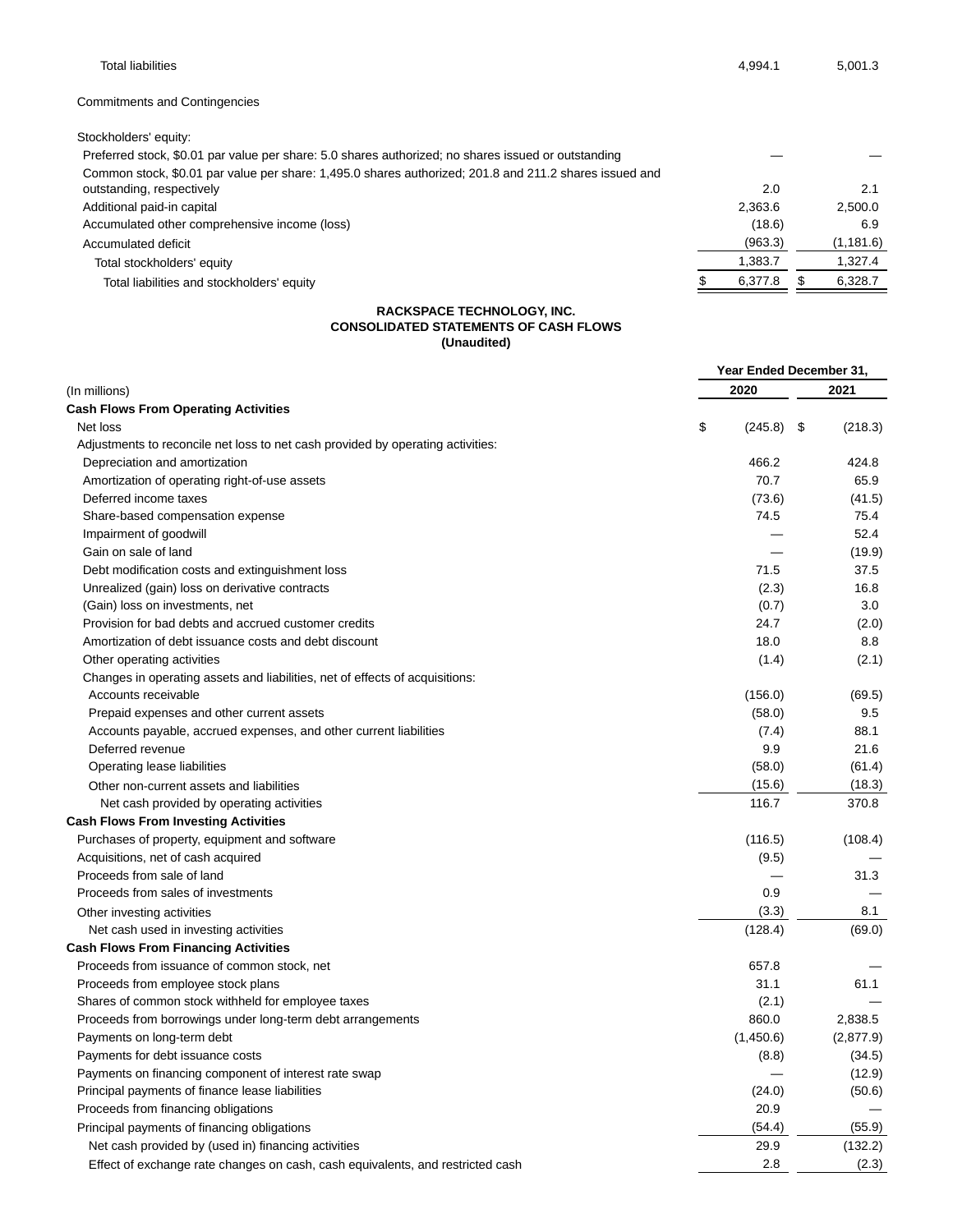| Increase in cash, cash equivalents, and restricted cash                                               | 21.0        |     | 167.3  |
|-------------------------------------------------------------------------------------------------------|-------------|-----|--------|
| Cash, cash equivalents, and restricted cash at beginning of period                                    | 87.1        |     | 108.1  |
| Cash, cash equivalents, and restricted cash at end of period                                          | 108.1       |     | 275.4  |
| <b>Supplemental Cash Flow Information</b>                                                             |             |     |        |
| Cash payments for interest, net of amount capitalized                                                 | \$<br>262.8 |     | 178.5  |
| Cash payments for income taxes, net of refunds                                                        | \$<br>15.6  | \$. | 5.5    |
| Non-cash Investing and Financing Activities                                                           |             |     |        |
| Acquisition of property, equipment and software by finance leases                                     | \$<br>93.7  | \$. | 60.4   |
| Acquisition of property, equipment and software by financing obligations                              | 27.8        |     | 44.7   |
| Decrease in property, equipment and software accrued in liabilities                                   | (13.4)      |     | (10.6) |
| Non-cash purchases of property, equipment and software                                                | \$<br>108.1 | \$  | 94.5   |
| Non-cash increase in buildings within property, equipment and software, net due to lease modification | \$<br>220.3 | \$. |        |
| Debt issuance costs included in accrued liabilities                                                   | \$<br>0.6   |     |        |
| Other non-cash investing and financing activities                                                     | 2.3         |     |        |

# **REVENUE BY SEGMENT**

|                            |      | <b>Three Months Ended December</b><br>31, |       |            |                                            |  |  |
|----------------------------|------|-------------------------------------------|-------|------------|--------------------------------------------|--|--|
|                            |      | % Change                                  |       |            |                                            |  |  |
| (In millions, except %)    | 2020 |                                           | 2021  | Actual     | <b>Constant</b><br>Currency <sup>(1)</sup> |  |  |
| <b>Multicloud Services</b> | \$   | $572.5$ \$                                | 639.3 | 11.7%      | 11.4%                                      |  |  |
| Apps & Cross Platform      |      | 91.3                                      | 94.8  | 3.9%       | 3.7%                                       |  |  |
| Core Revenue               |      | 663.8                                     | 734.1 | 10.6%      | 10.3%                                      |  |  |
| OpenStack Public Cloud     |      | 52.4                                      | 43.2  | $(17.7)\%$ | (18.2)%                                    |  |  |
| Total                      |      | 716.2 \$                                  | 777.3 | 8.5%       | 8.3%                                       |  |  |

|                            |                    | Year Ended December 31. |         |            |                                     |  |
|----------------------------|--------------------|-------------------------|---------|------------|-------------------------------------|--|
| (In millions, except %)    | 2020               |                         | 2021    | Actual     | Constant<br>Currency <sup>(1)</sup> |  |
| <b>Multicloud Services</b> | $2.141.5$ \$<br>\$ |                         | 2.449.1 | 14.4%      | 13.2%                               |  |
| Apps & Cross Platform      | 336.6              |                         | 377.6   | 12.2%      | 11.6%                               |  |
| Core Revenue               | 2.478.1            |                         | 2,826.7 | 14.1%      | 13.0%                               |  |
| OpenStack Public Cloud     | 229.0              |                         | 182.8   | $(20.2)\%$ | $(21.3)\%$                          |  |
| Total                      | $2,707.1$ \$       |                         | 3,009.5 | 11.2%      | 10.1%                               |  |

(1) Refer to "Non-GAAP Financial Measures" in this section for further explanation and reconciliation.

# **GROSS PROFIT BY SEGMENT**

|                                                  | Three Months Ended December 31, |                              |  |        |                              |  |            | Year-Over-Year |  |  |
|--------------------------------------------------|---------------------------------|------------------------------|--|--------|------------------------------|--|------------|----------------|--|--|
| (In millions, except %)<br>Segment gross profit: | 2020                            |                              |  | 2021   |                              |  | Comparison |                |  |  |
|                                                  | <b>Amount</b>                   | $%$ of<br>Segment<br>Revenue |  | Amount | $%$ of<br>Segment<br>Revenue |  | Amount     | % Change       |  |  |
| <b>Multicloud Services</b>                       | 210.2                           | $36.7\%$ \$                  |  | 194.6  | $30.4\%$ \$                  |  | (15.6)     | (7.4)%         |  |  |
| Apps & Cross Platform                            | 30.7                            | 33.6%                        |  | 35.2   | 37.1%                        |  | 4.5        | 14.7%          |  |  |
| OpenStack Public Cloud                           | 22.0                            | 42.0%                        |  | 16.3   | 37.7%                        |  | (5.7)      | (25.9)%        |  |  |
| Non-GAAP Gross Profit (1)                        | 262.9                           |                              |  | 246.1  |                              |  | (16.8)     | (6.4)%         |  |  |

|                            | Year Ended December 31, |        |                 |  |        |                 |  | Year-Over-Year |           |  |
|----------------------------|-------------------------|--------|-----------------|--|--------|-----------------|--|----------------|-----------|--|
| (In millions, except %)    |                         | 2020   |                 |  | 2021   |                 |  | Comparison     |           |  |
|                            |                         |        | % of<br>Segment |  |        | % of<br>Segment |  |                |           |  |
| Segment gross profit:      |                         | Amount | Revenue         |  | Amount | Revenue         |  | Amount         | % Change  |  |
| <b>Multicloud Services</b> |                         | 810.2  | $37.8\%$ \$     |  | 793.4  | 32.4%           |  | (16.8)         | $(2.1)\%$ |  |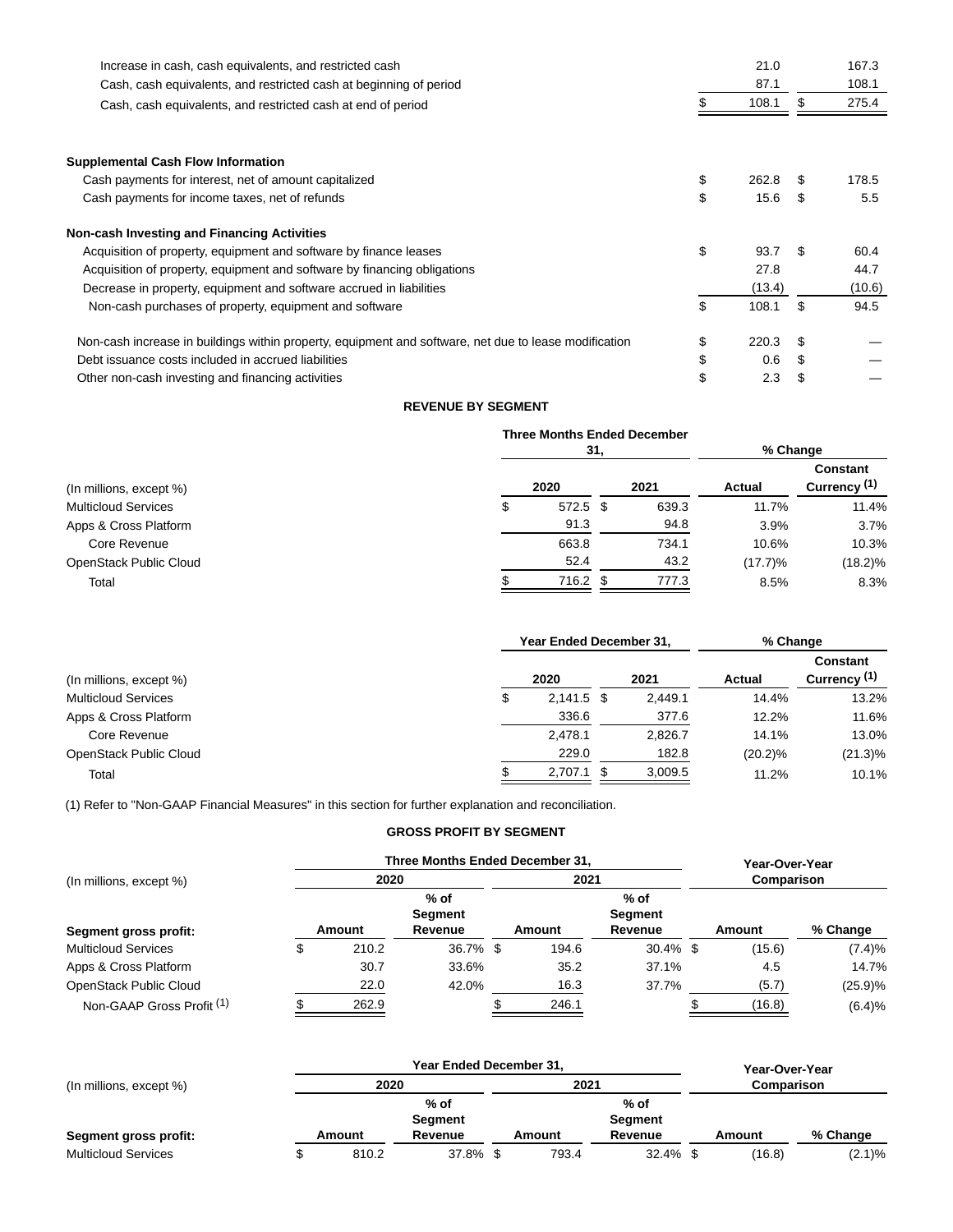| Apps & Cross Platform                | 115.5  | 34.3% | 35.9  | 36.0% | 20.4   | 7.7%       |
|--------------------------------------|--------|-------|-------|-------|--------|------------|
| OpenStack Public Cloud               | 100.3  | 43.8% |       | 36.7% | (33.2) | $(33.1)\%$ |
| Non-GAAP Gross Profit <sup>(1)</sup> | .026.0 |       | 996.4 |       | (29.6) | (2.9)%     |

(1) Refer to "Non-GAAP Financial Measures" in this section for further explanation and reconciliation.

# **KEY OPERATING METRICS**

|                                    | <b>Three Months Ended December</b> |                         |      |              |      |              |  |         |  |  |
|------------------------------------|------------------------------------|-------------------------|------|--------------|------|--------------|--|---------|--|--|
|                                    |                                    | Year Ended December 31. |      |              |      |              |  |         |  |  |
| (In millions, except %)            | 2020                               |                         | 2021 |              | 2020 |              |  | 2021    |  |  |
| Bookings                           |                                    | 292.5                   |      | 328.5        |      | $1.126.1$ \$ |  | 1,030.5 |  |  |
| Annualized Recurring Revenue (ARR) |                                    | $2.711.1$ \$            |      | $2.984.9$ \$ |      | $2.711.1$ \$ |  | 2.984.9 |  |  |

### **NON-GAAP FINANCIAL MEASURES**

### **Constant Currency Revenue**

We use constant currency revenue as an additional metric for understanding and assessing our growth excluding the effect of foreign currency rate fluctuations on our international business operations. Constant currency information compares results between periods as if exchange rates had remained constant period over period and is calculated by translating the non-U.S. dollar income statement balances for the most current period to U.S. dollars using the average exchange rate from the comparative period rather than the actual exchange rates in effect during the respective period. We also believe this is an important metric to help investors evaluate our performance in comparison to prior periods.

|                            | <b>Three Months</b><br>Ended<br>December 31,<br>2020 |   |          |  | Three Months Ended December 31, 2021   | % Change |                                           |            |                             |  |
|----------------------------|------------------------------------------------------|---|----------|--|----------------------------------------|----------|-------------------------------------------|------------|-----------------------------|--|
| (In millions, except %)    | Revenue                                              |   | Revenue  |  | Foreign<br>Currency<br>Translation (a) |          | Revenue in<br><b>Constant</b><br>Currency | Actual     | <b>Constant</b><br>Currency |  |
| <b>Multicloud Services</b> | \$<br>$572.5$ \$                                     |   | 639.3 \$ |  | (1.6)                                  | \$       | 637.7                                     | 11.7%      | 11.4%                       |  |
| Apps & Cross Platform      | 91.3                                                 |   | 94.8     |  | (0.2)                                  |          | 94.6                                      | 3.9%       | 3.7%                        |  |
| OpenStack Public Cloud     | 52.4                                                 |   | 43.2     |  | (0.3)                                  |          | 42.9                                      | $(17.7)\%$ | $(18.2)\%$                  |  |
| Total                      | 716.2                                                | S | 777.3 \$ |  | (2.1)                                  | -S       | 775.2                                     | 8.5%       | 8.3%                        |  |
|                            |                                                      |   |          |  |                                        |          |                                           |            |                             |  |

|                            | <b>Year Ended</b><br>December 31,<br>2020 |  | Year Ended December 31, 2021 |    | % Change                               |      |                                    |            |                             |  |
|----------------------------|-------------------------------------------|--|------------------------------|----|----------------------------------------|------|------------------------------------|------------|-----------------------------|--|
| (In millions, except %)    | Revenue                                   |  | Revenue                      |    | Foreign<br>Currency<br>Translation (a) |      | Revenue in<br>Constant<br>Currency | Actual     | <b>Constant</b><br>Currency |  |
| <b>Multicloud Services</b> | \$<br>$2.141.5$ \$                        |  | 2.449.1                      | \$ | (23.9)                                 | - \$ | 2.425.2                            | 14.4%      | 13.2%                       |  |
| Apps & Cross Platform      | 336.6                                     |  | 377.6                        |    | (2.1)                                  |      | 375.5                              | 12.2%      | 11.6%                       |  |
| OpenStack Public Cloud     | 229.0                                     |  | 182.8                        |    | (2.6)                                  |      | 180.2                              | $(20.2)\%$ | $(21.3)\%$                  |  |
| Total                      | $2,707.1$ \$                              |  | 3,009.5                      |    | (28.6)                                 |      | 2,980.9                            | 11.2%      | 10.1%                       |  |

(a) The effect of foreign currency is calculated by translating current period results using the average exchange rate from the prior comparative period.

## **Non-GAAP Gross Profit**

We present Non-GAAP Gross Profit, which represents the total of our individual segment gross profit measures, because we believe the measure is useful in analyzing trends in our underlying, recurring gross margins. We define Non-GAAP Gross Profit as our consolidated gross profit, adjusted to exclude the impact of share-based compensation expense and other non-recurring or unusual compensation items, purchase accounting-related effects, and certain business transformation-related costs.

|                                               | <b>Three Months Ended December</b> |                                |  |            |  |          |  |       |  |  |  |
|-----------------------------------------------|------------------------------------|--------------------------------|--|------------|--|----------|--|-------|--|--|--|
| (In millions)                                 |                                    | <b>Year Ended December 31.</b> |  |            |  |          |  |       |  |  |  |
|                                               | 2020                               |                                |  | 2021       |  | 2020     |  | 2021  |  |  |  |
| Total consolidated gross profit               |                                    | 247.4 \$                       |  | $234.3$ \$ |  | 984.4 \$ |  | 936.8 |  |  |  |
| Share-based compensation expense              |                                    | 5.9                            |  | 3.5        |  | 14.5     |  | 16.7  |  |  |  |
| Other compensation expense (1)                |                                    | 1.0                            |  | 0.6        |  | 5.9      |  | 2.7   |  |  |  |
| Purchase accounting impact on expense (2)     |                                    | 1.2                            |  | 1.1        |  | 5.9      |  | 4.7   |  |  |  |
| Restructuring and transformation expenses (3) |                                    | 7.4                            |  | 6.6        |  | 15.3     |  | 35.5  |  |  |  |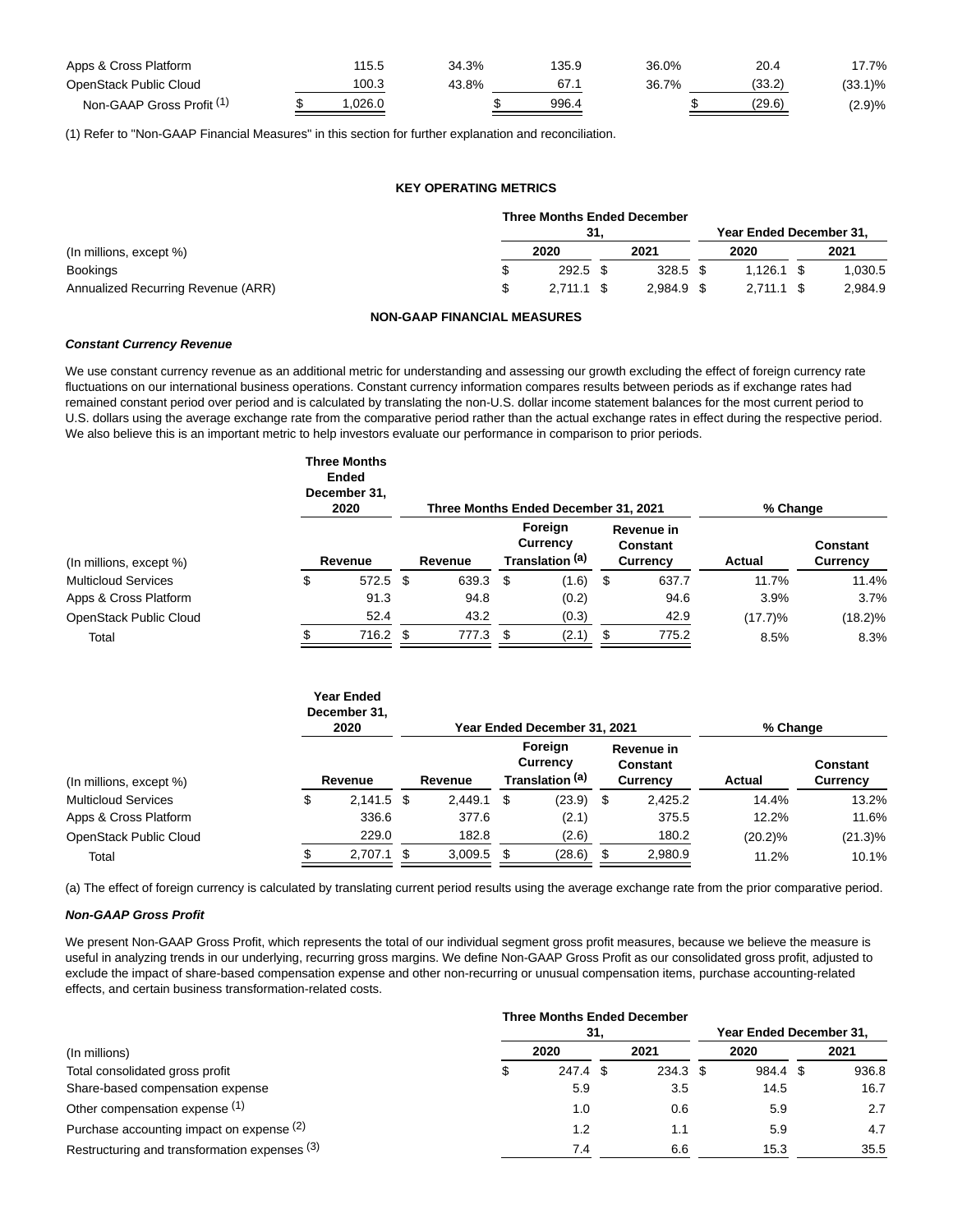- (1) Adjustments for retention bonuses, mainly in connection with restructuring and transformation projects, and the related payroll tax, and payroll taxes associated with the exercise of stock options and vesting of restricted stock.
- (2) Adjustment for the impact of purchase accounting from the November 2016 merger on expenses.
- (3) Adjustment for the impact of business transformation and optimization activities, as well as associated severance, facility closure costs and lease termination expenses. This amount also includes certain costs associated with the July 2021 Restructuring Plan which are not accounted for as exit and disposal costs under ASC 420, including one-time offshore build out costs.

### **Non-GAAP Net Income (Loss), Non-GAAP Operating Profit and Adjusted EBITDA**

We present Non-GAAP Net Income (Loss), Non-GAAP Operating Profit and Adjusted EBITDA because they are a basis upon which management assesses our performance and we believe they are useful to evaluating our financial performance. We believe that excluding items from net income that may not be indicative of, or are unrelated to, our core operating results, and that may vary in frequency or magnitude, enhances the comparability of our results and provides a better baseline for analyzing trends in our business.

We define Non-GAAP Net Income (Loss) as net income (loss) adjusted to exclude the impact of non-cash charges for share-based compensation, special bonuses and other compensation expense, transaction-related costs and adjustments, restructuring and transformation charges, management fees, the amortization of acquired intangible assets and certain other non-operating, non-recurring or non-core gains and losses, as well as the tax effects of these non-GAAP adjustments.

We define Non-GAAP Operating Profit as income (loss) from operations adjusted to exclude the impact of non-cash charges for share-based compensation, special bonuses and other compensation expense, transaction-related costs and adjustments, restructuring and transformation charges, management fees, the amortization of acquired intangible assets and certain other non-operating, non-recurring or non-core gains and losses, as well as the tax effects of these non-GAAP adjustments.

We define Adjusted EBITDA as net income (loss) adjusted to exclude the impact of non-cash charges for share-based compensation, special bonuses and other compensation expense, transaction-related costs and adjustments, restructuring and transformation charges, management fees, certain other non-operating, non-recurring or non-core gains and losses, interest expense, income taxes, and depreciation and amortization.

Non-GAAP Operating Profit and Adjusted EBITDA are management's principal metrics for measuring our underlying financial performance. Non-GAAP Operating Profit and Adjusted EBITDA, along with other quantitative and qualitative information, are also the principal financial measures used by management and our board of directors in determining performance-based compensation for our management and key employees.

These non-GAAP measures are not intended to imply that we would have generated higher income or avoided net losses if the November 2016 merger and the subsequent transactions and initiatives had not occurred. In the future we may incur expenses or charges such as those added back to calculate Non-GAAP Net Income (Loss), Non-GAAP Operating Profit or Adjusted EBITDA. Our presentation of Non-GAAP Net Income (Loss), Non-GAAP Operating Profit and Adjusted EBITDA should not be construed as an inference that our future results will be unaffected by these items. Other companies, including our peer companies, may calculate similarly-titled measures in a different manner from us, and therefore, our non-GAAP measures may not be comparable to similarly-tiled measures of other companies. Investors are cautioned against using these measures to the exclusion of our results in accordance with GAAP.

### **Net loss reconciliation to Non-GAAP Net Income**

|                                                     |      | <b>Three Months Ended December</b> |     |        |      |                         |     |         |
|-----------------------------------------------------|------|------------------------------------|-----|--------|------|-------------------------|-----|---------|
|                                                     |      |                                    | 31, |        |      | Year Ended December 31, |     |         |
| (In millions)                                       | 2020 |                                    |     | 2021   | 2020 |                         |     | 2021    |
| Net loss                                            | \$   | $(63.8)$ \$                        |     | (82.9) | S    | (245.8)                 | -\$ | (218.3) |
| Share-based compensation expense                    |      | 17.7                               |     | 18.7   |      | 74.5                    |     | 75.4    |
| Special bonuses and other compensation expense (a)  |      | 18.4                               |     | 2.7    |      | 37.5                    |     | 11.8    |
| Transaction-related adjustments, net (b)            |      | 11.3                               |     | 3.9    |      | 46.7                    |     | 25.7    |
| Restructuring and transformation expenses (c)       |      | 45.1                               |     | 28.6   |      | 104.8                   |     | 161.5   |
| Management fees (d)                                 |      |                                    |     |        |      | 8.4                     |     |         |
| Impairment of goodwill                              |      |                                    |     | 52.4   |      |                         |     | 52.4    |
| Gain on sale of land                                |      |                                    |     |        |      |                         |     | (19.9)  |
| Net (gain) loss on divestiture and investments (e)  |      | 0.2                                |     | (0.6)  |      | (0.7)                   |     | 3.0     |
| Debt modification costs and extinguishment loss (f) |      | 34.5                               |     |        |      | 71.5                    |     | 37.5    |
| Other (income) expense, net (g)                     |      | (2.1)                              |     | (0.1)  |      | (2.5)                   |     | 1.0     |
| Amortization of intangible assets (h)               |      | 44.0                               |     | 42.3   |      | 176.3                   |     | 179.7   |
| Tax effect of non-GAAP adjustments (i)              |      | (51.7)                             |     | (12.1) |      | (119.4)                 |     | (103.3) |
| Non-GAAP Net Income                                 | \$   | 53.6                               |     | 52.9   |      | 151.3                   |     | 206.5   |

### **Income (loss) from operations reconciliation to Non-GAAP Operating Profit**

|               | <b>Three Months Ended December</b> |      |                         |                  |  |  |  |
|---------------|------------------------------------|------|-------------------------|------------------|--|--|--|
|               | ິ                                  |      | Year Ended December 31. |                  |  |  |  |
| (In millions) | 2020                               | 2021 | 2020                    | 202 <sup>7</sup> |  |  |  |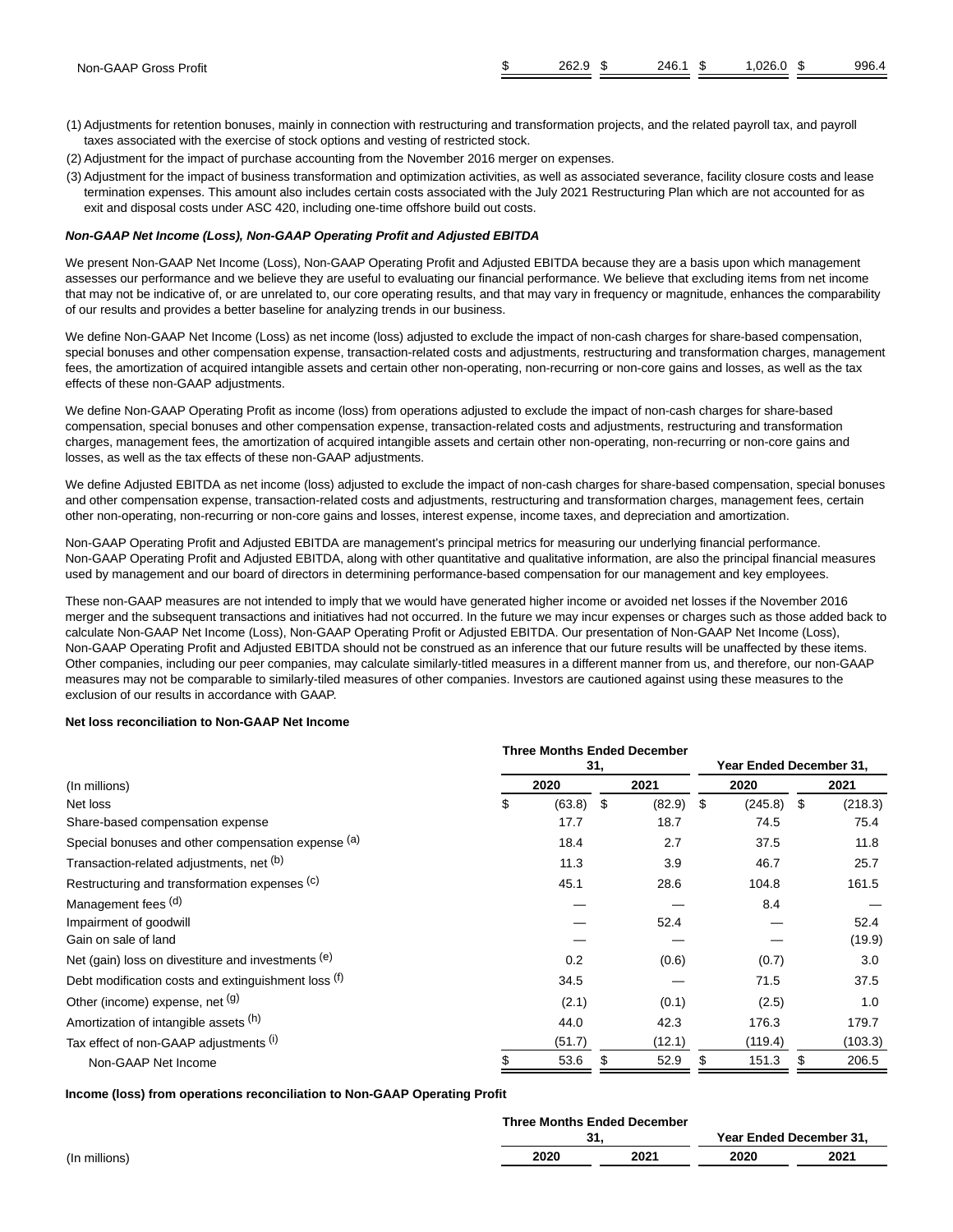| Income (loss) from operations                      | \$<br>(4.8) | - \$ | $(26.7)$ \$ | 24.7 <sup>°</sup> | (2.5)  |
|----------------------------------------------------|-------------|------|-------------|-------------------|--------|
| Share-based compensation expense                   | 17.7        |      | 18.7        | 74.5              | 75.4   |
| Special bonuses and other compensation expense (a) | 18.4        |      | 2.7         | 37.5              | 11.8   |
| Transaction-related adjustments, net (b)           | 11.3        |      | 3.9         | 46.7              | 25.7   |
| Restructuring and transformation expenses (c)      | 45.1        |      | 28.6        | 104.8             | 161.5  |
| Management fees (d)                                |             |      |             | 8.4               |        |
| Impairment of goodwill                             |             |      | 52.4        |                   | 52.4   |
| Gain on sale of land                               |             |      |             |                   | (19.9) |
| Amortization of intangible assets (h)              | 44.0        |      | 42.3        | 176.3             | 179.7  |
| Non-GAAP Operating Profit                          | 131.7       |      | 121.9       | 472.9             | 484.1  |
|                                                    |             |      |             |                   |        |

### **Net loss reconciliation to Adjusted EBITDA**

|                                                     |      |        | 31, |        |      | Year Ended December 31, |     |         |
|-----------------------------------------------------|------|--------|-----|--------|------|-------------------------|-----|---------|
| (In millions)                                       | 2020 |        |     | 2021   | 2020 |                         |     | 2021    |
| Net loss                                            | \$   | (63.8) | \$  | (82.9) | \$   | (245.8)                 | -\$ | (218.3) |
| Share-based compensation expense                    |      | 17.7   |     | 18.7   |      | 74.5                    |     | 75.4    |
| Special bonuses and other compensation expense (a)  |      | 18.4   |     | 2.7    |      | 37.5                    |     | 11.8    |
| Transaction-related adjustments, net (b)            |      | 11.3   |     | 3.9    |      | 46.7                    |     | 25.7    |
| Restructuring and transformation expenses (c)       |      | 45.1   |     | 28.6   |      | 104.8                   |     | 161.5   |
| Management fees (d)                                 |      |        |     |        |      | 8.4                     |     |         |
| Impairment of goodwill                              |      |        |     | 52.4   |      |                         |     | 52.4    |
| Gain on sale of land                                |      |        |     |        |      |                         |     | (19.9)  |
| Net (gain) loss on divestiture and investments (e)  |      | 0.2    |     | (0.6)  |      | (0.7)                   |     | 3.0     |
| Debt modification costs and extinguishment loss (f) |      | 34.5   |     |        |      | 71.5                    |     | 37.5    |
| Other (income) expense, net (g)                     |      | (2.1)  |     | (0.1)  |      | (2.5)                   |     | 1.0     |
| Interest expense                                    |      | 59.2   |     | 50.5   |      | 268.4                   |     | 205.1   |
| Provision (benefit) for income taxes                |      | (32.8) |     | 6.4    |      | (66.2)                  |     | (30.8)  |
| Depreciation and amortization (i)                   |      | 111.1  |     | 103.6  |      | 466.2                   |     | 421.4   |
| <b>Adjusted EBITDA</b>                              |      | 198.8  | S   | 183.2  | \$   | 762.8                   |     | 725.8   |

- (a) Includes expense related to retention bonuses, mainly relating to restructuring and integration projects, and the related payroll tax, senior executive signing bonuses and relocation costs, and payroll taxes associated with the exercise of stock options and vesting of restricted stock. The three months and year ended December 31, 2020 also includes \$13 million for one-time cash bonuses related to successful completion of the IPO.
- (b) Includes legal, professional, accounting and other advisory fees related to the acquisition of Onica in the fourth quarter of 2019 and the IPO in the third quarter of 2020, integration costs of acquired businesses, purchase accounting adjustments (including deferred revenue fair value discount), payroll costs for employees that dedicate significant time to supporting these projects and exploratory acquisition and divestiture costs and expenses related to financing activities.
- (c) Includes consulting and advisory fees related to business transformation and optimization activities, payroll costs for employees that dedicate significant time to these projects, as well as associated severance, facility closure costs and lease termination expenses. This amount also includes employee related costs and other costs related to the July 2021 Restructuring Plan of \$2.9 million and \$25.4 million for the three months and year ended December 31, 2021, respectively, which are accounted for as exit and disposal costs under ASC 420. In addition, it includes certain costs associated with the July 2021 Restructuring Plan which are not accounted for as exit and disposal costs under ASC 420, including one-time offshore build out costs.
- (d) Represents historical management fees pursuant to management consulting agreements. The management consulting agreements were terminated effective August 4, 2020, and therefore no management fees have accrued or will be payable for periods after August 4, 2020.
- (e) Includes gains and losses on investment and from dispositions.
- (f) Includes modification costs and extinguishment losses related to repurchases of 8.625% Senior Notes, the February 2021 Refinancing Transaction and termination of the Receivables Financing Facility.
- (g) Reflects mainly changes in the fair value of foreign currency derivatives.
- (h) All of our intangible assets are attributable to acquisitions, including the November 2016 merger.
- (i) We utilize an estimated structural long-term non-GAAP tax rate in order to provide consistency across reporting periods, removing the effect of non-recurring tax adjustments, which include but are not limited to tax rate changes, U.S. tax reform, share-based compensation, audit conclusions and changes to valuation allowances. We used a structural non-GAAP tax rate of 26% for all periods which reflects the removal of the tax effect of non-GAAP pre-tax adjustments and non-recurring tax adjustments on a year-over-year basis. The non-GAAP tax rate could be subject to change for a variety of reasons, including the rapidly evolving global tax environment, significant changes in our geographic earnings mix including due to acquisition activity, or other changes to our strategy or business operations. We will re-evaluate our long-term non-GAAP tax rate as appropriate. We believe that making these adjustments facilitates a better evaluation of our current operating performance and comparisons to prior periods.
- (j) Excludes accelerated depreciation expense related to facility closures.

### **Non-GAAP Earnings Per Share (EPS)**